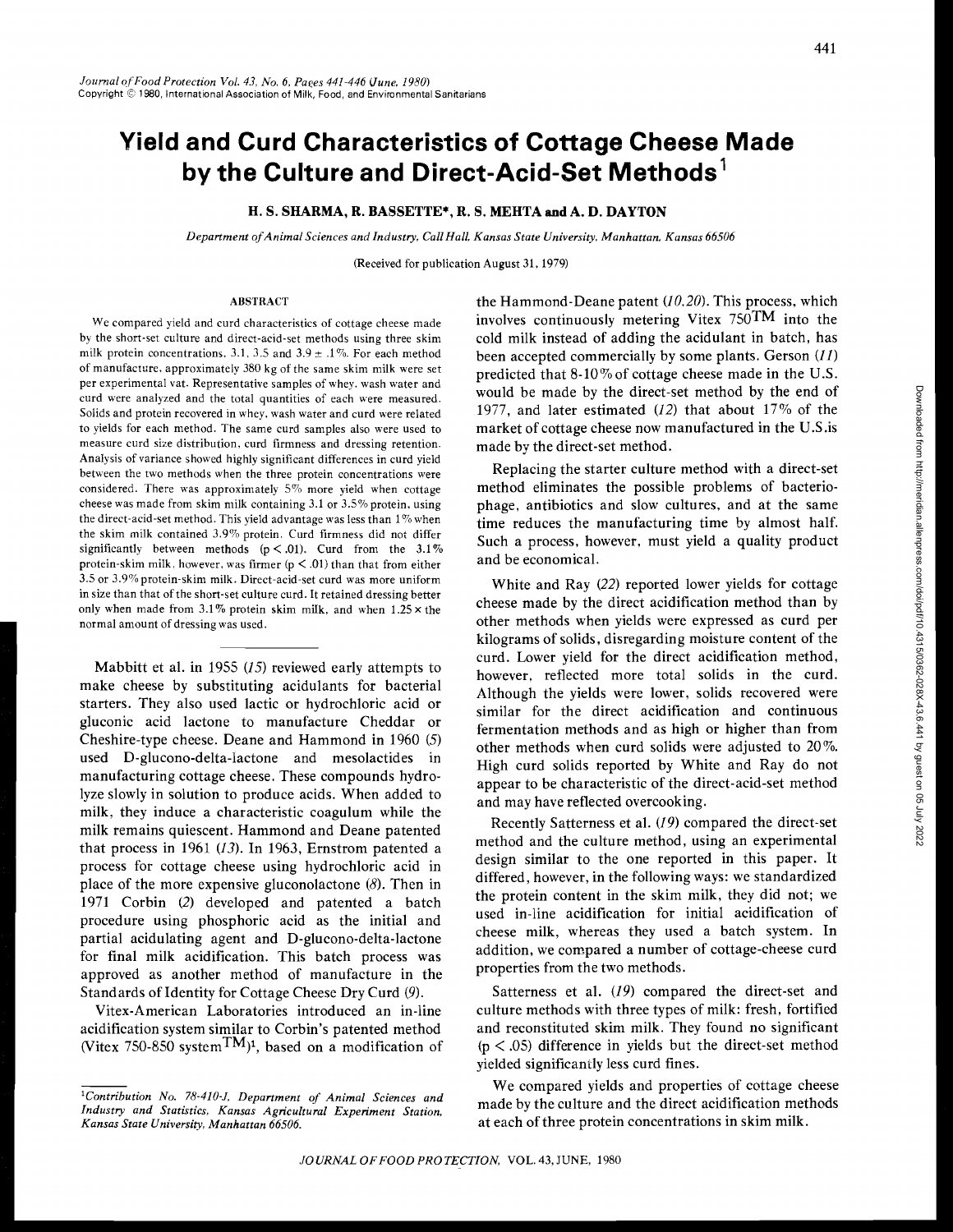#### MATERIALS AND METHODS

#### *Experimental design*

Raw skim milk with 3.1, 3.5, or  $3.9 \pm .1\%$  protein was pasteurized, divided into two lots and manufactured into cottage cheese by the culture and direct-acid-set methods on the same day. Nine replicate pairs of each skim milk protein concentration were made into cottage cheese over 2 to 3 months and the two methods compared for yields and curd characteristics. The six treatment combinations were analyzed as a split-plot design with error (a) mean squares equal to replication within protein and error  $(b)$  mean squares estimated from residual variation.

#### *Manufacturing methods*

Milk for the 3.1 % protein concentration was collected from the Kansas State University dairy herd. The 3.5 and  $3.9 \pm .1\%$  protein milks were obtained by blending milks from the Kansas State University herd and a local Guernsey herd. Milk was separated and pasteurized (72.5 C/16 sec) in the Kansas State University dairy on the day received, held at 2 to 5 C, and made into cottage cheese the next day. The two cheese vats used were 378.5-liter (100 gal) and 757-liter (200 gal) capacity, and were alternated between the two methods throughout the study. Approximately 380 kg of skim milk was set in each vat.

Culture cottage cheese was made by the short-set method using 5% Hansen's Culture #56. Vitex Cottage Cheese Coagulator was added in the amount of  $5.8$  ml/100 kg of skim milk, and the curd was cut with 9.5-mm curd knives according to a positive AC test at pH about 4.7. Cooking procedures were essentially as described by Emmons and Tuckey (7). Final cooking temperatures varied from 47-57 C. Tap water was added to cool the curd to 27 C for the first wash and acidified (pH 4.5) chlorinated (10 ppm) ice water (4.5 C) was added to chill the curd to 7 C. In each instance whey or wash water was collected, measured and while thoroughly mixing, sampled. After the second wash the curd was drained until the drain rate reached 1 ml per min per 3.78 liters of skim milk set. After thoroughly mixing, samples of curd were collected for analysis and testing.

Direct-acid-set cottage cheese was made according to Vitex/ American procedures (20). We added a prepared food-grade acid mixture, Vitex 750 1M, thru an in-line mixer directly to 2 to 5 C pasteurized skim milk to adjust the pH to  $5.1 \pm .15$ . The milk was heated to 32 C and based on the pH and weight of milk a measured amount of D-glucono-delta-lactone (Vitex 850™) and the Vitex coagulator (13 ml/100 kg skim milk) were added. The acidified milk was mixed thoroughly and maintained at 32 C for 1 h. After cutting the

curd, approximately 89 ml of Vitex 750 per 378.5 liters of skim milk was added to adjust the pH of the whey to 4.4-4.5. Cooking, draining and sampling were the same as with the culture method.

#### *Analytical procedures*

Skim milk was measured by volume in the vats with a dip stick and curd was weighed on the creamery scales. Solids were determined gravimetrically (5); both total protein and casein were determined by AOAC methods (1). Curd size was measured by the method of Kosikowski  $(I4)$ , and curd fines by the method of Raab et al.  $(I8)$ . Curd firmness was determined by the method of deMan  $(16)$ , using a Kramer Shear Press and expressed as shear value in kg/100 g of curd and dressing retention by a modification of the method of Emmons and Price  $(6)$ . This modification involved first adjusting curd to 20% solids by draining a measured weight of whey from known amounts of curd that had previously been analyzed for total solids and dressing 100 g curd with 44, 55, 66 or 88 g of  $14\%$  fat-dressing containing sufficient salt to give 1% in the final product. The salted dressing and curd were mixed and stored in a closed carton at 5 C for 24 h. The mixture then was remixed and transferred to a circular 8-mesh screen placed horizontally in a 15-cm funnel to hold the cheese. Sheets of aluminum foil were used to cover the curd to minimize drying while dressing drained into tared 100 ml cylinders. After 30 min, the cylinders were reweighed and amounts of dressing retained calculated by difference and expressed as percentage of added dressing.

#### **RESULTS AND DISCUSSION**

#### *Curd yields*

The direct-acid-set method of making cottage cheese produced higher average yields  $(p < .001)$  than the culture method when expressed as kg of curd per 100 kg of skim milk, per kg of protein, per kg of casein, or per kg of total solids (see Table 1).

Increasing the protein concentration in the skim milk increased yields ( $p < .001$ ) when based on 100 kg of skim milk and means of the two methods were combined. When comparing yields as kg of curd per kg of protein or kg of total solids, yield means from the  $3.5$  and  $3.9\%$ protein skim milk did not differ; however, the yield from 3.1% protein skim milk was lower ( $p < .01$ ), (Table 1).

|  | TABLE 1. Analysis of variance and mean for curd and solids recovery. |
|--|----------------------------------------------------------------------|
|--|----------------------------------------------------------------------|

|                        |                | Mean square                        |                   |                              |                 |                     |                    |                   |            |  |
|------------------------|----------------|------------------------------------|-------------------|------------------------------|-----------------|---------------------|--------------------|-------------------|------------|--|
|                        |                |                                    |                   | Curd recovered per           |                 | Solids recovered in |                    |                   |            |  |
| Source of<br>variation | df             | $100\,\mathrm{kg}$ of<br>skim milk | kg of<br>protein  | kg of<br>casein              | kg of<br>solids | Whey                | 1st<br>wash        | 2nd<br>wash       | Curd       |  |
| Protein                | $\overline{2}$ | $86.36***$                         | $.268***$         | .014                         | $.3736***$      | $231.6***$          | .728               | 1.816             | 151.701*** |  |
| Rep/prot.              | 24             | .68                                | .045              | .070                         | .0061           | 17.5                | 12.674             | 2.282             | 2.569      |  |
| Method                 | 1              | $2.58***$                          | $.210***$         | $.465***$                    | $0.315***$      | $312.2***$          | 159.412***         | 18.680***         | 11.612***  |  |
| Method ×               |                |                                    |                   |                              |                 |                     |                    |                   |            |  |
| protein                | $\overline{2}$ | .52                                | .037              | $.110*$                      | $.0064*$        | 39.5                | 14.332             | .611              | 2.442      |  |
| Residual               | 24             | .16                                | .015              | .021                         | .0014           | 13.4                | 6.117              | 1.394             | .807       |  |
|                        |                | Means $(\%)$                       |                   |                              |                 |                     |                    |                   |            |  |
| Method                 |                |                                    |                   |                              |                 |                     |                    |                   |            |  |
| Culture                |                | 16.41                              | 4.68              | Because interaction is       |                 | 45.17               | 9.35               | 4.73              | 35.34      |  |
| Direct-set             |                | 16.84                              | 4.81              | significant, see Table 4 for |                 | 49.98               | 12.79              | 5.91              | 36.27      |  |
|                        |                | $(.225)^1$                         | (.070)            | the protein, protein ×       |                 | (2.05)              | (1.39)             | (.663)            | (.505)     |  |
| Protein $(\%)$         |                |                                    |                   | method means                 |                 |                     |                    |                   |            |  |
| 3.1                    |                | 14.36                              | 4.60              |                              |                 | 51.68               | 11.03 <sup>a</sup> | 5.62 <sup>a</sup> | 32.70      |  |
| 3.5                    |                | 16.78                              | $4.81^{a(2)}$     |                              |                 | 46.01               | 11.28 <sup>a</sup> | 4.99 <sup>a</sup> | 36.27      |  |
| 3.9                    |                | 18.73                              | 4.82 <sup>a</sup> |                              |                 | 45.03 <sup>a</sup>  | 10.89 <sup>a</sup> | 5.35 <sup>a</sup> | 38.45      |  |
|                        |                | (.575)                             | (.146)            |                              |                 | (2.88)              | (2.45)             | (1.05)            | (1.10)     |  |

\*Significant at 5%

\*\*Significant at 1%

\*\*\*Significant at 0.1%

 $1$ LSD  $_{05}$  are bracketed.

<sup>2</sup>Means not significantly different at the 5% level are joined by a common letter.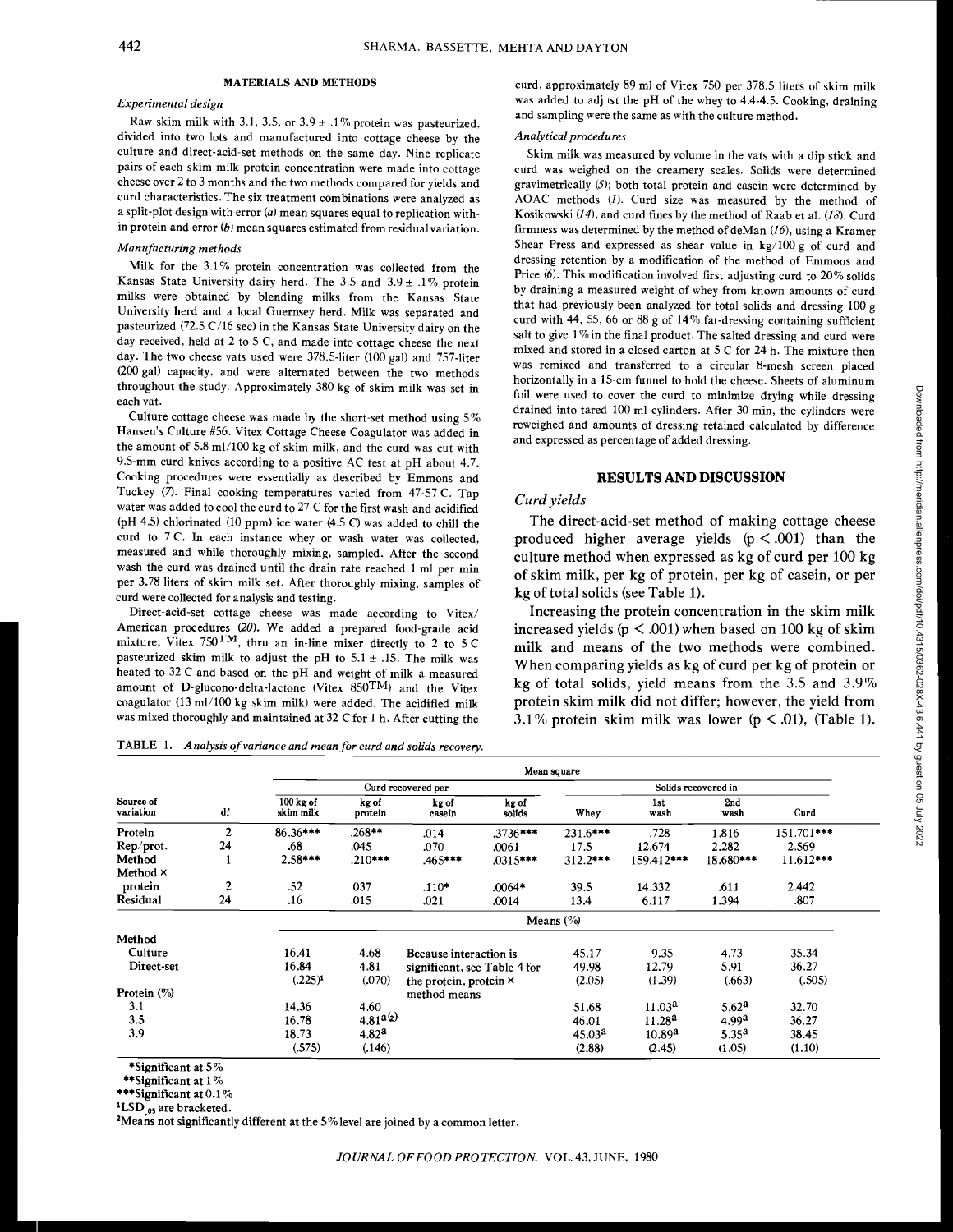Yields did not differ at the three protein concentrations when based on kg curd/kg casein; this merely reflects the correlation between casein and yield of cottage cheese. Individual average yields for both methods and each concentration of protein are presented in Table 4.

Figure 1 illustrates the effect of method and skim milk-protein concentration on yield. The nearly parallel lines of the two methods between 3.1 and 3.5% protein represent a similar rate of increase in curd yield for the two methods from increased protein concentration in the skim milk. The direct-set method produced approximately a 5% greater yield than the culture method for normal mixed herd milk (3.1 or 3.5% protein). We cannot explain the convergence of the lines (Fig. 1) representing a loss in advantage of yield in the high-protein (3.9%) milk. From a practical point of view, however, this is of little consequence with today's milk supply.

In comparing yields by the two methods and at protein concentrations of 3.1 and 3.5%, differences were more distinct (Table 2) than when all three protein concentrations were considered. The direct-set method produced higher yields  $(p < .001)$  than the culture method for all four methods of expressing yields. Those from  $3.5\%$ protein-skim milk were higher ( $p < .001$ ) than from 3.1% protein except when expressed as kg curd/kg casein. The method x protein interaction that occurred with the three protein concentrations (Table 1) disappeared when only the two protein concentrations (Table 2) were considered.

Satterness et al.  $(19)$ , in comparing cottage cheese yields obtained using the culture and direct-set methods and fresh skim milk containing an average 3.04% protein, reported no difference  $(p < .05)$  due to method. In our study, the yield differences  $(p < .001)$  between these two methods from skim milk containing  $3.1 \pm .1\%$ protein reflected less variability than did data of Satterness et al. among replicates.

Factors contributing to uniformity among our



Figure 1. *Average yields of cottage cheese by culture and direct· acid methods from skim milks containing three protein concentrations.* 

TABLE 2. *Analysis of variance of yields between two methods of making cottage cheese at each of two protein concentrations.* 

| Mean squares of curd recovered per |      |                        |                  |                    |                 |
|------------------------------------|------|------------------------|------------------|--------------------|-----------------|
| Source<br>variation                | d.f. | 100 kg of<br>skim milk | kg of<br>protein | kg of<br>casein    | kg of<br>solids |
|                                    |      |                        |                  | Mean square kg     |                 |
| Protein                            | 1    | 52.80***               | $.386***$        | .027               | $.273***$       |
| Rep/prot.                          | 16   | .330                   | .018             | .043               | .002            |
| Methods                            | 1    | $3.61***$              | .283***          | $.672***$          | .044***         |
| Methods ×                          |      |                        |                  |                    |                 |
| Protein                            | 1    | .00                    | 000              | .012               | .000            |
| Residual                           | 16   | .100                   | .014             | .017               | .001            |
|                                    |      |                        |                  | Means <sup>1</sup> |                 |
| Methods                            |      |                        |                  |                    |                 |
| Culture                            |      | 15.25                  | 4.62             | 6.19               | 1.69            |
| Direct-set                         |      | 15.89                  | 4.79             | 6.46               | 1.76            |
|                                    |      | $(.225)^2$             | (.084)           | (096)              | (.021)          |
| Protein                            |      |                        |                  |                    |                 |
| $3.1\%$                            |      | 14.36                  | 4.60             | 6.30 <sup>a</sup>  | 1.64            |
| $3.5\%$                            |      | 16.78                  | 4.81             | 6.35 <sup>2</sup>  | 1.81            |
|                                    |      | (.405)                 | (.091)           | (.146)             | (.033)          |

\*\*\*Significant at  $0.1\%$ 

<sup>1</sup>Means not significantly different at the % level are joined by a common letter.

<sup>2</sup>LSD<sub>.05</sub> are bracketed.

replicates were protein standardization and in-line acidification of the skim milk. Because protein concentrations in skim milk contribute to cottage cheese yields, we standardized milk into three groups: 3.1, 3.5, and  $3.9 \pm .1\%$  protein. In-line acidification, in which the initial acidulating agent is metered into the milk at a constant rate, is an improvement over the batch addition of acid and probably reduces variability. Certainly the relatively large volume of milk we set, 380 kg, tended to reduce variations due to small errors in measurements. These factors contributed to precision and the small variability among replicates.

The yield means by the two methods in both of these studies were remarkably similar. Our yields expressed as kg of curd/100 kg of skim milk were  $14.04$  and  $14.68$  for culture and direct-set, respectively, and theirs (19) were 15.25 and 15.94. Our difference between methods was .64, and theirs (19) was .69--both in favor of the direct-set method.

The high fat content in skim milk used by Satterness et al. (19) resulted in an excess fat recovered in the curd. This contributed to 1 to  $2\%$  higher yields for both methods from fresh or fortified skim milk. Fat in the cheese curd was 1.68 to 2.46%; whereas, the fat content of uncreamed curd would be less than  $0.4\%$  (21) from efficiently skimmed cheese milk.

#### *Total solids recovery*

A total solids and protein accountability study was designed to help explain difference in yields. The acids added, Vitex 7SO™, Vitex 850, and GDL contributed to the solids in the whey and wash waters but probably only to a small degree in the curd. Table 1 presents these solids recovery data without including GDL as part of the total milk solids used. Partial accountability was made for the Vitex  $750<sup>TM</sup>$  because the volume measurement used in the vat included the liquid acid added. The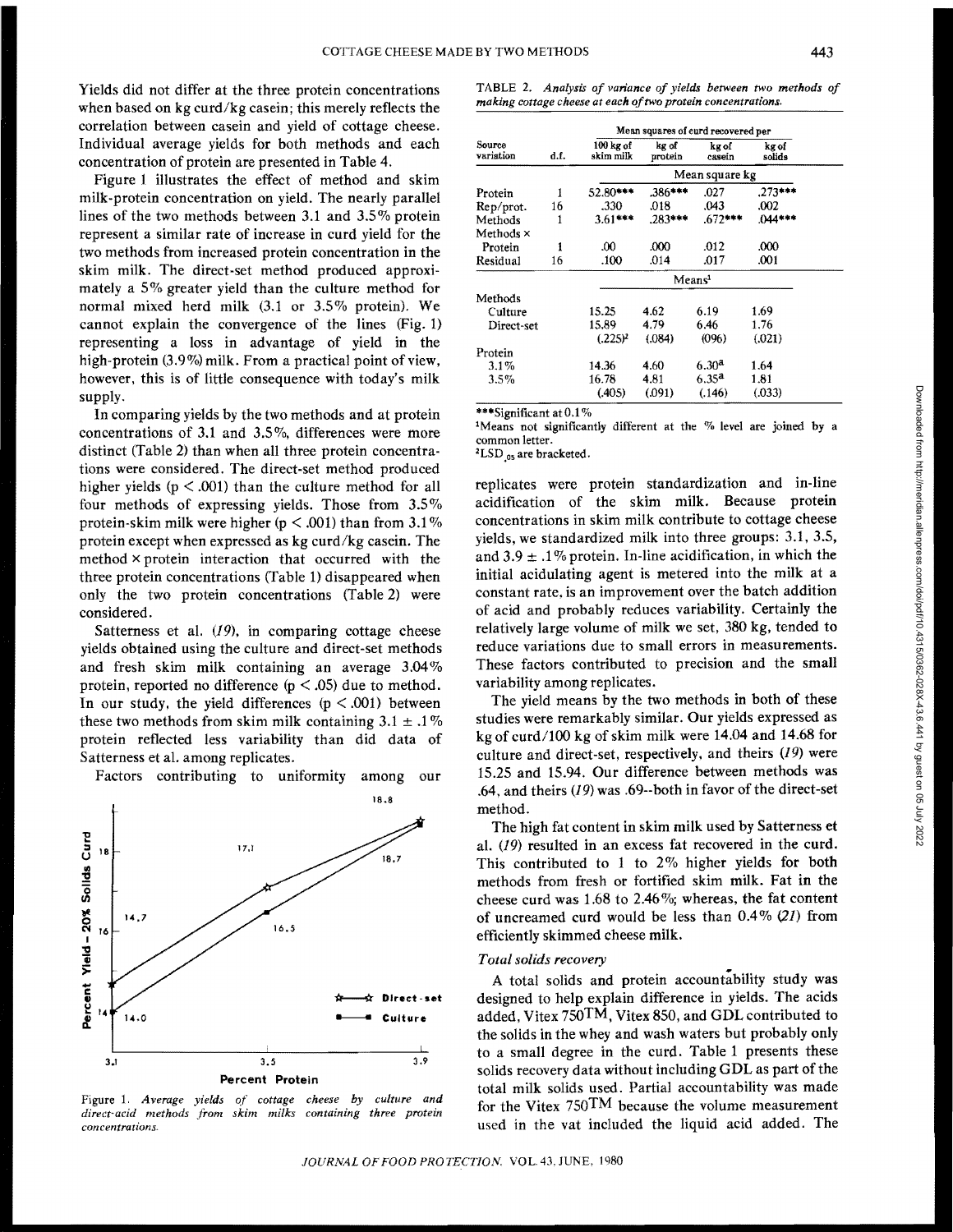added acidulants are reflected in our results for solids recovered in direct-set whey and wash waters (Table 1). Milk solids both with and without GDL were used to calculate total solids distributed in whey, wash waters and curd, as shown in Table 4a. When GDL was considered as part of the milk solids entering the vat, total solids in the whey, wash waters and curd were lower.

Table 1 shows that more milk solids were recovered in the curd by the direct-acid method than by the culture method  $(p < .001)$ . This probably reflected less protein lost in the whey by the direct-acid-set method (Table 3). Differences in solids recovered in the curd were greater from 3.1 and 3.5% protein skim milk than from 3.9% (see curd less GDL. Table 4a).

Increasing the protein in the skim milk (3.1, 3.5, and 3.9%) decreased solids lost in the whey and increased solids recovered in the curd when means for the two methods were combined ( $p < .001$ ). Total solids lost in the first and second wash did not differ  $(p < .01)$  at each protein concentration.

#### *Protein recovery*

Results of protein accountability are presented in Table 3. Protein recoveries distributed among wash water and curd by the two methods and for the three protein concentrations did not difler significantly  $(p < .01)$ . More protein, however, was lost in the whey by the culture than the direct-set method  $(p < .05)$ . Increasing protein in the skim milk (3.1 and 3.5%) reduced protein lost in the whey ( $p < .01$ ) when means for the two methods were combined. Protein lost in the whey, however, did not differ when the protein level was increased to 3.9%.

## *Curd size distribution*

Curd size distribution for each protein concentration

and for the two methods is shown in Table 4b, and results of the statistical analysis for the large and small curd particles (eg. those retained on 12.7 mm ( $\frac{1}{2}$  inch) and  $1.4 \text{ mm } (1/18 \text{ inch})$  sieves, combined) are presented in Table 3. Particle sizes are important because they indicate problems with cheese manufacture. Small curd particles, those deposited on a 1.4-mm sieve, are called "grit." A high grit value is undesirable in cottage cheese because it indicates curd shattering and poor yields (3). Particles retained on a 12.7-mm sieve indicate matting, more common to the culture than the direct-set method. A combination of curd particle sizes distributed on 12.7-mm and 1.4-mm  $(1/2 + 1/18$  inch) sieves was chosen because matting may be associated with shattering (resulting from excessive agitation necessary to break lumpy curd). Table 3 shows more large and small curds from the culture (8.09) than from the direct-acid method  $(5.85)$  (p  $\lt$  .05). Because skim milk for both methods was identical, and the personnel involved in making the cheese were the same, the method must account for difference in the curd particle size. Lower mean values for the combined particle sizes for the 12.7-mm and 1.4-mm sieves for the direct-acid method  $(p \lt 0.01)$  indicate more uniform curd size. Increasing the percent protein in the skim milk (3.1,3.5,3.9%) did not affect the combined curd particle size distribution significantly when the means for the two methods were combined.

## *Curdfines.firmness and dressing retention*

We also measured but found no significant differences between methods for curd fines, curd firmness and dressing retained (Tables 3 and 4b). Only curd made by the direct-set method from 3.1 % protein-skim milk retained more dressing  $(p < .05)$  when 1.25 times the

TABLE 3. Analysis of variance comparing recovery of protein and properties of curd by the two methods and at the three protein concentrations.

|                  |                         |                    |                   |                          | Mean squares       |                      |                                 |                       |
|------------------|-------------------------|--------------------|-------------------|--------------------------|--------------------|----------------------|---------------------------------|-----------------------|
| Source of        |                         |                    |                   | Protein (%) recovered in |                    |                      | Curd properties                 |                       |
| variation        | d.f.                    | Whey               | 1st wash          | 2nd wash                 | Curd               | Size <sup>1</sup> (% | $\overline{\text{Fines}^2(96)}$ | Firmness <sup>3</sup> |
| Protein          | $\overline{c}$          | $26.7**$           | .067              | .859                     | 15.950             | 12.72                | .197                            | $1.9 \times 10^{4**}$ |
| Rep/prot.        | 24                      | 2.7                | 1.422             | .333                     | 6.601              | 7.160                | .111                            | $1.7 \times 10^{3}$   |
| Method           | 1                       | $10.1*$            | 2.003             | .254                     | 3.894              | $68.07**$            | .002                            | $2.8 \times 10^2$     |
| Methods $\times$ |                         |                    |                   |                          |                    |                      |                                 |                       |
| Protein          | $\overline{\mathbf{c}}$ | 5.6                | .987              | .189                     | 2.321              | 5.698                | .130                            | $1.2 \times 10^{3*}$  |
| Residual         | 24                      | 1.8                | .635              | .281                     | 3.943              | 8.532                | .057                            | $2.9 \times 10^{2}$   |
|                  |                         |                    |                   |                          | Means <sup>4</sup> |                      |                                 |                       |
| Methods          |                         |                    |                   |                          |                    |                      |                                 |                       |
| Culture          |                         | 15.90              | 3.30 <sup>a</sup> | 1.92 <sup>a</sup>        | 77.99 <sup>a</sup> | 8.09                 | .62 <sup>a</sup>                | $94.4^{\circ}$        |
| Direct-set       |                         | 15.04              | 3.68 <sup>a</sup> | 1.78 <sup>a</sup>        | $78.53^{\text{a}}$ | 5.85                 | .63 <sup>a</sup>                | 99.7 <sup>a</sup>     |
|                  |                         | $(.832)^5$         | (.447)            | (.298)                   | (1.115)            | (1.64)               | (.134)                          | (9.57)                |
| Protein (%)      |                         |                    |                   |                          |                    |                      |                                 |                       |
| 3.1              |                         | 16.85              | 3.55 <sup>a</sup> | 2.02 <sup>a</sup>        | $77.52^{\rm a}$    | 6.70 <sup>3</sup>    | .51 <sup>a</sup>                | 135.2                 |
| 3.5              |                         | 15.01 <sup>a</sup> | 3.43 <sup>a</sup> | $1.60^{a}$               | $77,94^{\rm a}$    | 6.30 <sup>a</sup>    | .70 <sup>2</sup>                | 76.6 <sup>a</sup>     |
| 3.9              |                         | 14.55 <sup>a</sup> | 3.49 <sup>a</sup> | 1.92 <sup>a</sup>        | 79.32 <sup>a</sup> | 7.92 <sup>a</sup>    | .67 <sup>a</sup>                | 79.3 <sup>a</sup>     |
|                  |                         | (1.129)            | (.820)            | (.397)                   | (1.769)            | (1.843)              | (.228)                          | (89.6)                |

\*Significant at 5%

\*\*Significant at 1 %.

<sup>1</sup>Curd retained by 12.7 mm  $+$  1.4 mm sieves.

<sup>2</sup>Whey and 1st  $+$  2nd wash fines. Percent yield lost as curd fines.

<sup>3</sup>Curd firmness = shear value. kg per  $100$  g curd.

<sup>4</sup>Means not significantly different at the  $1\%$  level are joined by a common letter.

 ${}^5$ LSD <sub>os</sub> are bracketed.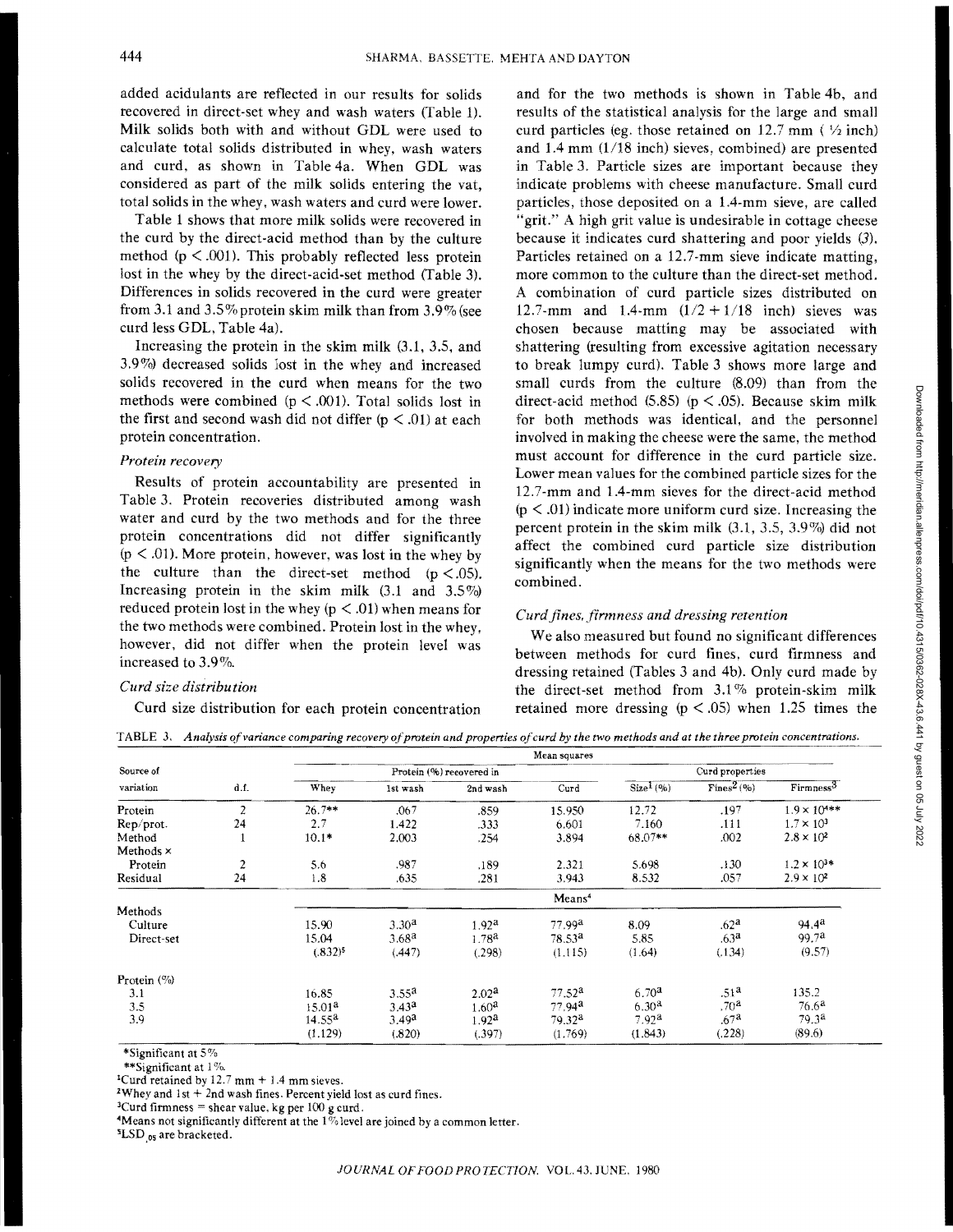|  |  |  |  | TABLE 4a. Comparison of means of nine replications for the following combinations of treatments. |
|--|--|--|--|--------------------------------------------------------------------------------------------------|
|--|--|--|--|--------------------------------------------------------------------------------------------------|

|                                                        |                       | 3.1% Protein               |               | 3.5% Protein   | 3.9% Protein  |               |
|--------------------------------------------------------|-----------------------|----------------------------|---------------|----------------|---------------|---------------|
|                                                        | Culture               | Direct-set                 | Culture       | Direct-set     | Culture       | Direct-set    |
| <b>YIELD</b>                                           |                       |                            |               |                |               |               |
| 1. Kg curd/100kg skim milk<br>2.<br>Kg curd/kg protein | 14.04<br>4.52         | 14.68<br>4.69              | 16.48<br>4.72 | 17.10<br>4.90  | 18.71<br>4.81 | 18.76<br>4.83 |
| 3.<br>Kg curd/kg casein                                | 6.14                  | 6.45                       | 6.24          | 6.47           | 6.31          | 6.32          |
| Kg curd/kg<br>4.                                       | 1.60                  | 1.67                       | 1.78          | 1.84           | 1.92          | 1.92          |
| TOTAL SOLIDS DISTRIBUTION                              |                       |                            |               | (% Recovery) - |               |               |
| $Less - GDL_1$<br>1. Whey                              | 49.92                 | 53.43                      | 44.65         | 47.37          | 40.93         | 49.13         |
| $+$ GDL <sub>2</sub>                                   |                       | 49.50                      |               | 44.57          |               | 44.78         |
| $Less - GDL$                                           | 8.80                  | 13.26                      | 9.05          | 13.52          | 10.20         | 11.58         |
| 2. 1st wash<br>$+$ GDL,                                |                       | 12.27                      |               | 12.03          |               | 10.64         |
| $Less - GDL_1$                                         |                       | 6.40                       |               | 5.56           | 4.94          | 5.76          |
| 3. 2nd wash<br>$+$ GDL,                                | 4.84                  | 5.93                       | 4.42          | 5.15           |               | 5.26          |
| $Less - GDL_1$                                         |                       | 33.45                      |               | 36.85          | 38.39         | 38.50         |
| 4. Curd<br>$+$ GDL <sub>2</sub>                        | 31.94                 | 30.98                      | 35.69         | 34.22          |               | 34.44         |
|                                                        | $a$ <sub>LSD.05</sub> | $\overline{b_{LSD}}_{.05}$ |               |                |               |               |
| $Kg \, \text{curl}/100g \, \text{skin milk}$           | .389                  | .631                       |               |                |               |               |
| Kg curd/Kg protein                                     | .119                  | .169                       |               |                |               |               |
| Kg curd/Kg casein                                      | .141                  | .208                       |               |                |               |               |
| $Kg$ curd/ $Kg$ solids                                 | .036                  | .060                       |               |                |               |               |

aLSD's for comparing methods (culture vs direct-set) *within* protein %. bLSD's for comparing protein % *within* each method.

TABLE 4b. *Comparison of means of nine replications for the following combinations of treatments.* 

|                                  |         | 3.1% Protein |         | 3.5% Protein                | 3.9% Protein |            |
|----------------------------------|---------|--------------|---------|-----------------------------|--------------|------------|
|                                  | Culture | Direct-set   | Culture | Direct-set                  | Culture      | Direct-set |
| PROTEIN DISTRIBUTION             |         |              |         | $(\%$ Recovery) $\cdot$     |              |            |
| Whey<br>1.                       | 17.84   | 15.86        | 15.43   | 14.59                       | 14.43        | 14.67      |
| 2.<br>1st wash                   | 3.22    | 3.88         | 3.10    | 3.76                        | 3.57         | 3.41       |
| 3. 2nd wash                      | 2.11    | 1.92         | 1.56    | 1.64                        | 2.08         | 1.77       |
| 4. Curd                          | 77.11   | 77.92        | 77.40   | 78.48                       | 79.46        | 79.18      |
| <b>CURD SIZE DISTRIBUTION</b>    |         |              |         | $( \% )$                    |              |            |
| 1. $1.4 \text{ mm } (1/18")$     | 5.26    | 4.03         | 3.13    | 2.62                        | 3.72         | 3.12       |
| 2. $2.83 \text{ mm} (1/9'')$     | 67.50   | 67.91        | 55.23   | 56.90                       | 52.21        | 60.58      |
| 3. $6.35$ mm $(1/4")$            | 25.04   | 26.14        | 37.61   | 37.65                       | 37.44        | 33.50      |
| 4. 12.7 mm $(1/2)$               | 2.18    | 1.91         | 4.02    | 2.83                        | 5.96         | 3.03       |
| 1&4. 12.7 mm $(1/4'')$           | 7.44    | 5.95         | 7.16    | 5.45                        | 9.69         | 6.15       |
|                                  |         |              |         |                             |              |            |
| <b>LOSSESS AS CURD FINES</b>     | .529    | .485         | .602    | $^{(9)}\!\!\!\!\!\!\!\!807$ | .732         | .605       |
| <b>CURD FIRMNESS<sup>1</sup></b> | 140.4   | 130.0        | 74.2    | 78.9                        | 68.5         | 90.1       |
| DRESSING RETENTION               |         |              |         | (°7)                        |              |            |
| Normal <sup>2</sup>              | 84.4    | 92.0         |         |                             |              |            |
| $1.25 \times$ Normal             | 73.2    | 90.5         |         |                             |              |            |
| $1.5 \times$ Normal              |         |              | 86.7    | 89.2                        | 81.8         | 75.8       |
| $2 \times$ Normal                |         |              | 68.8    | 65.6                        | 64.7         | 61.1       |

<sup>1</sup>Curd Firmness = shear value, kg/100g curd.

| $\text{2}$ Normal = 44 grams dressing/100 grams curd. |                        |                        |  |
|-------------------------------------------------------|------------------------|------------------------|--|
|                                                       | $a$ LSD <sub>.05</sub> | $b$ LSD <sub>.05</sub> |  |
| Whey                                                  | 1.305                  | 1.459                  |  |
| 1st wash                                              | .775                   | .987                   |  |
| 2nd wash                                              | .516                   | .539                   |  |
| Curd                                                  | 1.932                  | 2.234                  |  |

aLSD's for comparing methods culture vs Direct-set *within* Protein 0/0.

.232 16.6

<sup>D</sup>LSD's for comparing protein <sup>%</sup> within method.

Fines Firmness

.282 30.7